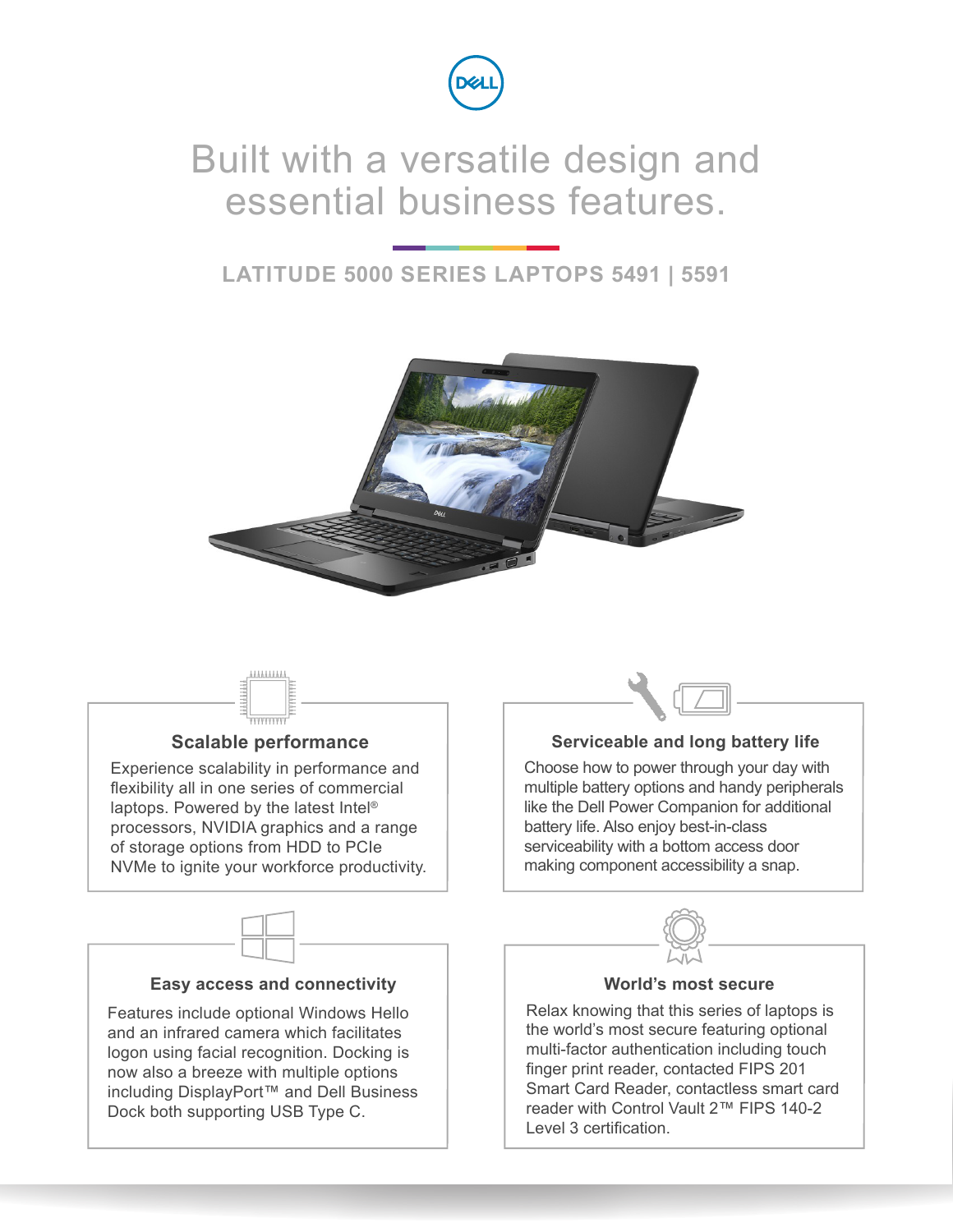# Features & Technical Specifications

| <b>Feature</b>                                                | <b>Technical Specification</b>                                                                                                                                                                                                                                                                                                                                                                                                                                                                                                                                                                                                                      | <b>Feature</b>                                                | <b>Technical Specification</b>                                                                                                                                                                                                                                                                                                                                                                                                                                                                                                                                                                                                                                                                                              |
|---------------------------------------------------------------|-----------------------------------------------------------------------------------------------------------------------------------------------------------------------------------------------------------------------------------------------------------------------------------------------------------------------------------------------------------------------------------------------------------------------------------------------------------------------------------------------------------------------------------------------------------------------------------------------------------------------------------------------------|---------------------------------------------------------------|-----------------------------------------------------------------------------------------------------------------------------------------------------------------------------------------------------------------------------------------------------------------------------------------------------------------------------------------------------------------------------------------------------------------------------------------------------------------------------------------------------------------------------------------------------------------------------------------------------------------------------------------------------------------------------------------------------------------------------|
| Model Number <sup>1</sup>                                     | Latitude 5491                                                                                                                                                                                                                                                                                                                                                                                                                                                                                                                                                                                                                                       | Model Number <sup>1</sup>                                     | Latitude 5591                                                                                                                                                                                                                                                                                                                                                                                                                                                                                                                                                                                                                                                                                                               |
| <b>Processor</b><br>Options <sup>1</sup>                      | 8 <sup>th</sup> Gen Intel <sup>®</sup> Core <sup>™</sup> i7 6 Core Processor (H)<br>8 <sup>th</sup> Gen Intel <sup>®</sup> Core <sup>™</sup> i5 4 Core Processor (H)                                                                                                                                                                                                                                                                                                                                                                                                                                                                                | <b>Processor</b><br>Options <sup>1</sup>                      | 8 <sup>th</sup> Gen Intel <sup>®</sup> Core <sup>™</sup> i7 6 Core Processor (H)<br>8 <sup>th</sup> Gen Intel <sup>®</sup> Core <sup>™</sup> i5 4 Core Processor (H)                                                                                                                                                                                                                                                                                                                                                                                                                                                                                                                                                        |
| Operating<br>System <sup>1</sup>                              | Microsoft <sup>®</sup> Windows 10 Pro 64 bit<br>Mircosoft <sup>®</sup> Windows 10 Home 64 bit<br>Ubuntu 16.04 LTS 64-bit                                                                                                                                                                                                                                                                                                                                                                                                                                                                                                                            | <b>Operating</b><br>System <sup>1</sup>                       | Microsoft <sup>®</sup> Windows 10 Pro 64 bit<br>Mircosoft <sup>®</sup> Windows 10 Home 64 bit<br>Ubuntu 16.04 LTS 64-bit                                                                                                                                                                                                                                                                                                                                                                                                                                                                                                                                                                                                    |
| Memory<br>Options <sup>1,2,3</sup>                            | DDR4 2666 MHz Non-ECC SDRAM<br>2 slots supporting up to 32GB                                                                                                                                                                                                                                                                                                                                                                                                                                                                                                                                                                                        | Memory<br>Options <sup>1,2,3</sup>                            | DDR4 2666 MHz Non-ECC SDRAM<br>2 slots supporting up to 32GB                                                                                                                                                                                                                                                                                                                                                                                                                                                                                                                                                                                                                                                                |
| Chipset <sup>1</sup>                                          | CM246                                                                                                                                                                                                                                                                                                                                                                                                                                                                                                                                                                                                                                               | Chipset <sup>1</sup>                                          | CM246                                                                                                                                                                                                                                                                                                                                                                                                                                                                                                                                                                                                                                                                                                                       |
| Intel<br><b>Responsiveness</b><br>Technologies <sup>1,7</sup> | Intel <sup>®</sup> Rapid Storage Technology                                                                                                                                                                                                                                                                                                                                                                                                                                                                                                                                                                                                         | Intel<br><b>Responsiveness</b><br>Technologies <sup>1,7</sup> | Intel <sup>®</sup> Rapid Storage Technology                                                                                                                                                                                                                                                                                                                                                                                                                                                                                                                                                                                                                                                                                 |
| $Graphics1,13$                                                | Intel <sup>®</sup> UHD Graphics 630<br>Nvidia GeForce <sup>®</sup> MX130                                                                                                                                                                                                                                                                                                                                                                                                                                                                                                                                                                            | Graphics <sup>1,13</sup>                                      | Intel <sup>®</sup> UHD Graphics 630<br>Nvidia GeForce <sup>®</sup> MX130                                                                                                                                                                                                                                                                                                                                                                                                                                                                                                                                                                                                                                                    |
| Display <sup>1</sup>                                          | 14.0" HD (1366 x 768) Anti-glare (16:9) WLED, 220<br>nits, non-touch, Carbon Fiber Reinforced Polymer<br><b>LCD Back</b><br>14.0" FHD WVA (1920 x 1080) Anti-glare (16:9)<br>WLED, 220 nits, non-touch, Carbon Fiber Reinforced<br>Polymer LCD Back<br>14.0" FHD WVA (1920 x 1080) Embedded Touch<br>Display with Truelife, 220 nits, Carbon Fiber<br>Reinforced Polymer LCD Back                                                                                                                                                                                                                                                                   | Display <sup>1</sup>                                          | 15.6" HD (1366 x 768) Anti-glare (16:9) WLED, 220<br>nits, non-touch, Carbon Fiber Reinforced Polymer<br><b>LCD Back</b><br>15.6" FHD WVA (1920 x 1080) Anti-glare (16:9)<br>WLED, 220 nits, non-touch, Carbon Fiber<br>Reinforced Polymer LCD Back<br>15.6" FHD WVA (1920 x 1080) Embedded Touch<br>Display with Truelife, 220 nits, Carbon Fiber<br>Reinforced Polymer LCD Back                                                                                                                                                                                                                                                                                                                                           |
| <b>Storage</b><br>Options <sup>1,3</sup>                      | HDD: up to 1TB, Hybrid, OPAL SED options<br>SSD M.2 2280 SATA: up to 512GB,<br><b>OPAL SED options</b><br>SSD M.2 2230 PCIe/NVMe :<br>up to 256GB (in WWAN slot only)<br>SSD M.2 2280 PCIe/NVMe:<br>up to 1TB, OPAL SED options<br>Dell Fast Response Free Fall Sensor and HDD<br>Isolation (standard feature)                                                                                                                                                                                                                                                                                                                                      | <b>Storage</b><br>Options <sup>1,3</sup>                      | HDD: up to 1TB, Hybrid, OPAL SED options<br>SSD M.2 2280 SATA: up to 512GB,<br>OPAL SED options<br>SSD M.2 2230 PCIe/NVMe:<br>up to 256GB (in WWAN slot only)<br>SSD M.2 2280 PCIe/NVMe: up to 1TB,<br><b>OPAL SED options</b><br>Dell Fast Response Free Fall Sensor and HDD<br>Isolation (standard feature)                                                                                                                                                                                                                                                                                                                                                                                                               |
| Security <sup>1</sup>                                         | TPM 2.0 FIPS 140-2 Certified, TCG Certified<br>Optional Hardware Authentication Bundle 1:<br>FIPS 201 Contacted Smart Card with Control<br>Vault 2.0 Advanced Authentication with<br>FIPS 140-2 Level 3 Certification<br>Optional Hardware Authentication Bundle 2:<br>Touch Fingerprint Reader, FIPS 201 Contacted<br>Smart Card, Contactless Smart Card, NFC,<br>Control Vault 2.0 Advanced Authentication with<br>FIPS 140-2 Level 3 Certification<br>Optional Hardware Authentication Bundle 4:<br>Touch Fingerprint Reader, Control Vault 2.0<br>Advanced Authentication with FIPS 140-2<br>Level 3 Certification<br>Dell Client Command Suite | Security <sup>1</sup>                                         | TPM 2.0 FIPS 140-2 Certified, TCG Certified<br>Optional Hardware Authentication Bundle 1:<br>FIPS 201 Contacted Smart Card with Control<br>Vault 2.0 Advanced Authentication with<br>FIPS 140-2 Level 3 Certification<br>Optional Hardware Authentication Bundle 2:<br>Touch Fingerprint Reader, FIPS 201 Contacted<br>Smart Card, Contactless Smart Card, NFC,<br>Control Vault 2.0 Advanced Authentication with<br>FIPS 140-2 Level 3 Certification<br>Optional Hardware Authentication Bundle 3:<br>Touch FIPS 201 Fingerprint Reader, FIPS 201<br>Contacted Smart Card, Contactless Smart Card,<br>NFC, Control Vault 2.0 Advanced Authentication with<br>FIPS 140-2 Level 3 Certification<br>Dell Client Command Suite |
|                                                               | <b>Optional Dell Data Security</b><br>and Management Software<br>Dell Data Protection  <br><b>Endpoint Security Suite Enterprise</b><br>Dell Data Protection   Encryption<br>(Enterprise or Personal Edition)<br>MozyPro <sup>®</sup> , MozyEnterprise <sup>®</sup><br>Dell Data Protection   Threat Defense<br>Dell Data Guardian<br>RSA NetWitness® Endpoint<br>VMware Airwatch <sup>®</sup><br>Absolute Data & Device Security<br><b>RSA SecurID Access</b>                                                                                                                                                                                      |                                                               | Optional Dell Data Security and<br><b>Management Software</b><br>Dell Data Protection  <br><b>Endpoint Security Suite Enterprise</b><br>Dell Data Protection   Encryption<br>(Enterprise or Personal Edition)<br>MozyPro®, MozyEnterprise®<br>Dell Data Protection   Threat Defense<br>Dell Data Guardian<br>RSA NetWitness <sup>®</sup> Endpoint<br>VMware Airwatch <sup>®</sup><br>Absolute Data & Device Security<br><b>RSA SecurID Access</b>                                                                                                                                                                                                                                                                           |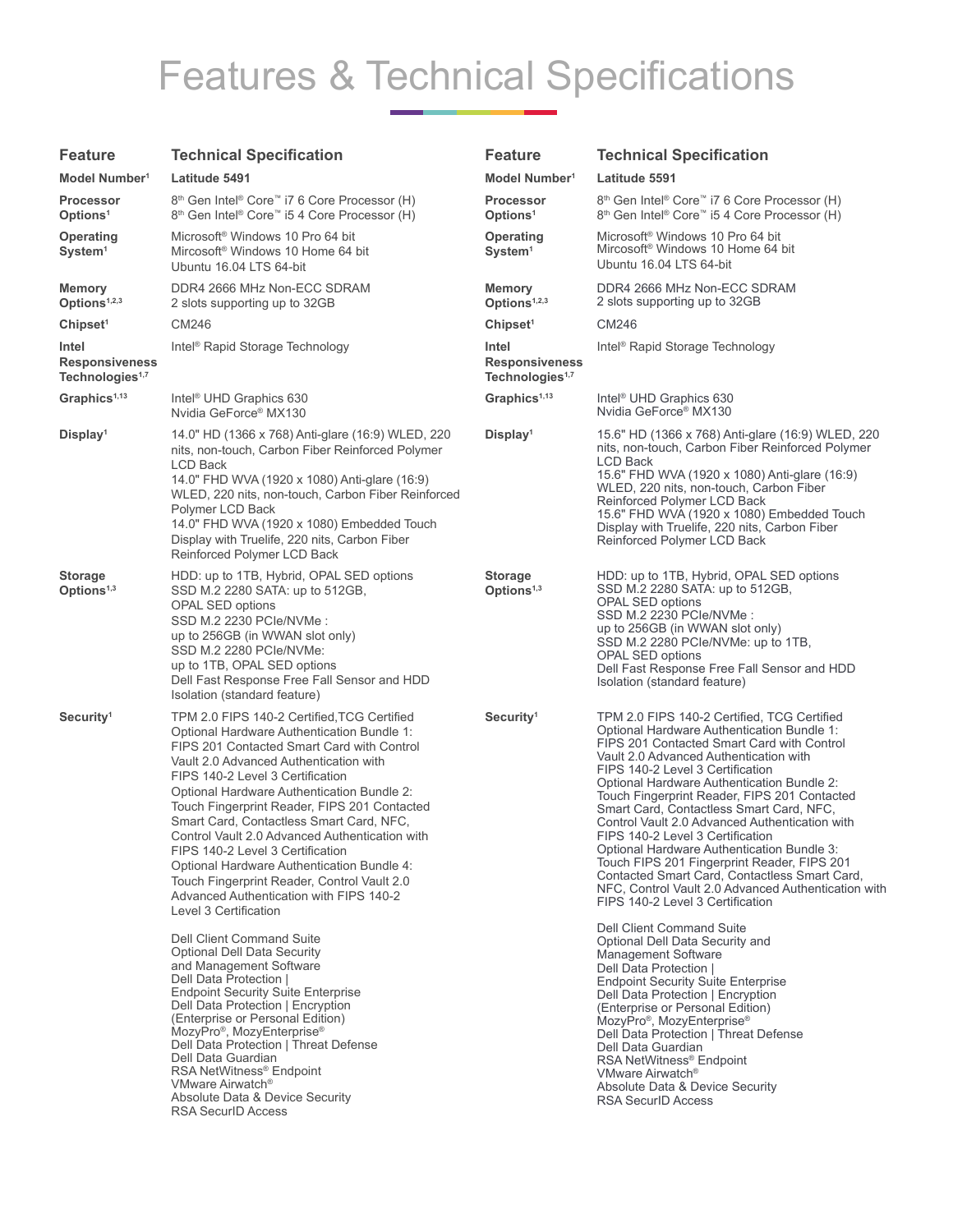| <b>Feature</b>                                                    | <b>Technical Specification</b>                                                                                                                                                                                                                                                                                                                                                                                                                                                                                                                                                                                                                                                                                                                                                      | <b>Feature</b>                                                    | <b>Technical Specification</b>                                                                                                                                                                                                                                                                                                                                                                                                                                                                                                                                              |
|-------------------------------------------------------------------|-------------------------------------------------------------------------------------------------------------------------------------------------------------------------------------------------------------------------------------------------------------------------------------------------------------------------------------------------------------------------------------------------------------------------------------------------------------------------------------------------------------------------------------------------------------------------------------------------------------------------------------------------------------------------------------------------------------------------------------------------------------------------------------|-------------------------------------------------------------------|-----------------------------------------------------------------------------------------------------------------------------------------------------------------------------------------------------------------------------------------------------------------------------------------------------------------------------------------------------------------------------------------------------------------------------------------------------------------------------------------------------------------------------------------------------------------------------|
| Docking <sup>1</sup>                                              | Dell Business Dock - WD15<br>(optional, sold separately)<br>Dell Business Thunderbolt Dock - TB16<br>(optional, sold separately)<br>Dell Business Dock w/Monitor Stand DS1000<br>(optional, sold seperately)                                                                                                                                                                                                                                                                                                                                                                                                                                                                                                                                                                        | Docking <sup>1</sup>                                              | Dell Business Dock - WD15<br>(optional, sold separately)<br>Dell Business Thunderbolt Dock - TB16<br>(optional, sold separately)<br>Dell Business Dock w/Monitor Stand DS1000<br>(optional, sold seperately)                                                                                                                                                                                                                                                                                                                                                                |
| <b>Optical Drive</b><br><b>Options</b>                            | <b>External Options Only</b>                                                                                                                                                                                                                                                                                                                                                                                                                                                                                                                                                                                                                                                                                                                                                        | <b>Optical Drive</b><br><b>Options</b>                            | <b>External Options Only</b>                                                                                                                                                                                                                                                                                                                                                                                                                                                                                                                                                |
| Multimedia <sup>1</sup>                                           | <b>High Quality Speakers</b><br>Headset/mic combo jack<br>Noise reducing array microphones<br>Optional HD, IR or no camera<br>Skype For Business Certified                                                                                                                                                                                                                                                                                                                                                                                                                                                                                                                                                                                                                          | Multimedia <sup>1</sup>                                           | <b>High Quality Speakers</b><br>Headset/mic combo jack<br>Noise reducing array microphones<br>Optional HD, IR or no camera<br><b>Skype For Business Certified</b>                                                                                                                                                                                                                                                                                                                                                                                                           |
| <b>Battery</b><br>Options <sup>1,5</sup>                          | 3 cell 51 WHr ExpressCharge™<br>Capable Battery (UMA only)<br>4 cell 68 WHr ExpressCharge™ Capable Battery<br>4 cell 68 WHr Long Life Battery<br>(includes 3yr limited hardware warranty)                                                                                                                                                                                                                                                                                                                                                                                                                                                                                                                                                                                           | <b>Battery</b><br>Options <sup>1,5</sup>                          | 3 cell 51 WHr ExpressCharge™<br>Capable Battery (UMA only)<br>4 cell 68 WHr ExpressCharge™ Capable Battery<br>6 cell 92 WHr ExpressCharge™ Capable Battery<br>4 cell 68 WHr Long Life Battery<br>(includes 3yr limited hardware warranty)                                                                                                                                                                                                                                                                                                                                   |
| Power Options <sup>1</sup>                                        | 90W adapter, 7.4mm barrel<br>130W adapter, 7.4mm barrel                                                                                                                                                                                                                                                                                                                                                                                                                                                                                                                                                                                                                                                                                                                             | Power Options <sup>1</sup>                                        | 90W adapter, 7.4mm barrel<br>130W adapter, 7.4mm barrel                                                                                                                                                                                                                                                                                                                                                                                                                                                                                                                     |
| Connectivity<br>options <sup>1,14</sup>                           | 10/100/1000 Ethernet<br><b>Wireless LAN Options:</b><br>Qualcomm QCA61x4A 802.11ac Dual Band (2x2)<br>Wireless Adapter+ Bluetooth 4.1<br>Qualcomm <sup>®</sup> QCA6174A Extended Range 802.11ac<br>MU-MIMO Dual Band (2x2) Wi-Fi + Bluetooth 4.1<br>Intel <sup>®</sup> Dual-Band Wireless-AC 9560 Wi-Fi + BT 5.0<br>Wireless Card (2x2). Bluetooth Optional<br>Optional Mobile Broadband Options:8,10<br>Qualcomm <sup>®</sup> Snapdragon <sup>™</sup> X7 LTE-A (DW5811e)<br>(EMEA/APJ/ROW)<br>Qualcomm <sup>®</sup> Snapdragon <sup>™</sup> X7 LTE-A (DW5811e)<br>for AT&T, Verizon & Sprint, US<br>Qualcomm <sup>®</sup> Snapdragon <sup>™</sup> X7 HSPA+<br>(DW5811e) (Indonesia)<br>Qualcomm <sup>®</sup> Snapdragon <sup>™</sup> X7 LTE-A (DW5816e)<br>(Japan/ANZ/China/India) | Connectivity<br>options <sup>1,14</sup>                           | 10/100/1000 Ethernet<br><b>Wireless LAN Options:</b><br>Qualcomm QCA61x4A 802.11ac Dual Band (2x2)<br>Wireless Adapter+ Bluetooth 4.1<br>Qualcomm <sup>®</sup> QCA6174A Extended Range 802.11ac<br>MU-MIMO Dual Band (2x2) Wi-Fi + Bluetooth 4.1<br>Intel <sup>®</sup> Dual-Band Wireless-AC 9560 Wi-Fi + BT 5.0<br>Wireless Card (2x2). Bluetooth Optional<br>Optional Mobile Broadband Options: <sup>8,10</sup><br>Qualcomm <sup>®</sup> Snapdragon <sup>™</sup> X7 LTE-A (DW5811e)<br>(EMEA/APJ/ROW)<br>Qualcomm <sup>®</sup> Snapdragon <sup>™</sup> X7 LTE-A (DW5811e) |
|                                                                   |                                                                                                                                                                                                                                                                                                                                                                                                                                                                                                                                                                                                                                                                                                                                                                                     |                                                                   | for AT&T, Verizon & Sprint, US<br>Qualcomm <sup>®</sup> Snapdragon <sup>™</sup> X7 HSPA+<br>(DW5811e) (Indonesia)<br>Qualcomm <sup>®</sup> Snapdragon <sup>™</sup> X7 LTE-A (DW5816e)<br>(Japan/ANZ/China/India)                                                                                                                                                                                                                                                                                                                                                            |
| Ports, Slots &<br>Chassis <sup>1</sup>                            | 3 USB 3.1 Gen 1 (one with PowerShare),<br>HDMI 1.4(UMA) / HDMI 2.0(Discrete), VGA,<br>RJ-45, external uSIM card tray option<br>SD 4.0 Memory card reader<br>Headset/mic combo jack<br>Optional Contacted SmartCard Reader and touch<br><b>Fingerprint Reader</b><br>Display Port over USB Type C™<br>(optional Thunderbolt 3 <sup>™</sup> )<br>Noble Wedge Lock slot                                                                                                                                                                                                                                                                                                                                                                                                                | Ports, Slots &<br>Chassis <sup>1</sup>                            | 3 USB 3.1 Gen 1 (one with PowerShare),<br>HDMI 1.4(UMA) / HDMI 2.0(Discrete), VGA,<br>RJ-45, external uSIM card tray option<br>SD 4.0 Memory card reader<br>Headset/mic combo jack<br>Optional Contacted SmartCard Reader and touch<br><b>Fingerprint Reader</b><br>Display Port over USB Type C™<br>(optional Thunderbolt 3 <sup>™</sup> )<br>Noble Wedge Lock slot                                                                                                                                                                                                        |
| Dimensions &<br>Weight <sup>1,15</sup>                            | Width: 13.1" / 333.4mm<br>Height (Non-Touch): 0.8" / 20.3mm (front) 0.9" /<br>23.45mm (rear)<br>Height (Touch): 0.8" / 20.3mm (front)<br>$0.9" / 23.45$ mm (rear)<br>Depth: 9.0" / 228.9mm<br>Starting weight: 3.63 lbs. / 1.65 kg<br>(51Whr battery, M.2 SSD,<br>non touch FHD LCD, UMA)*                                                                                                                                                                                                                                                                                                                                                                                                                                                                                          | Dimensions &<br>Weight <sup>1,15</sup>                            | Width: 14.8" / 376.0mm<br>Height (Non-Touch): 0.8" / 20.6mm (front) 0.9" /<br>24.3mm (rear)<br>Height (Touch): 0.8" / 21.65mm (front)<br>$0.9" / 24.3mm$ (rear)<br>Depth: 9.9" / 250.7mm<br>Starting weight: 4.26 lbs. / 1.93 kg<br>(51Whr battery, M.2 SSD,<br>non touch FHD LCD, UMA)*                                                                                                                                                                                                                                                                                    |
| <b>Regulatory and</b><br>Environmental<br>Compliance <sup>1</sup> | Regulatory Model: P72G<br>Regulatory Type: P72G002<br>ENERGY STAR 6.1 <sup>1</sup><br>EPEAT Gold Registered. For specific country<br>participation and rating, please see www.epeat.net<br>BFR/PVC free <sup>9</sup><br>TAA configurations available                                                                                                                                                                                                                                                                                                                                                                                                                                                                                                                                | <b>Regulatory and</b><br>Environmental<br>Compliance <sup>1</sup> | Regulatory Model: P60F<br>Regulatory Type: P60F002<br><b>ENERGY STAR 6.11</b><br>EPEAT Gold Registered. For specific country<br>participation and rating, please see www.epeat.net<br>BFR/PVC free <sup>9</sup><br>TAA configurations available                                                                                                                                                                                                                                                                                                                             |
| Input <sup>1</sup>                                                | Single Pointing non-backlit Keyboard<br>Dual Pointing Backlit Keyboard<br>Microsoft <sup>®</sup> Precision Touchpad                                                                                                                                                                                                                                                                                                                                                                                                                                                                                                                                                                                                                                                                 | Input <sup>1</sup>                                                | Dual Pointing non-backlit Keyboard<br>Dual Pointing backlit Keyboard<br>Microsoft <sup>®</sup> Precision Touchpad<br>10 Key Numeric Keypad                                                                                                                                                                                                                                                                                                                                                                                                                                  |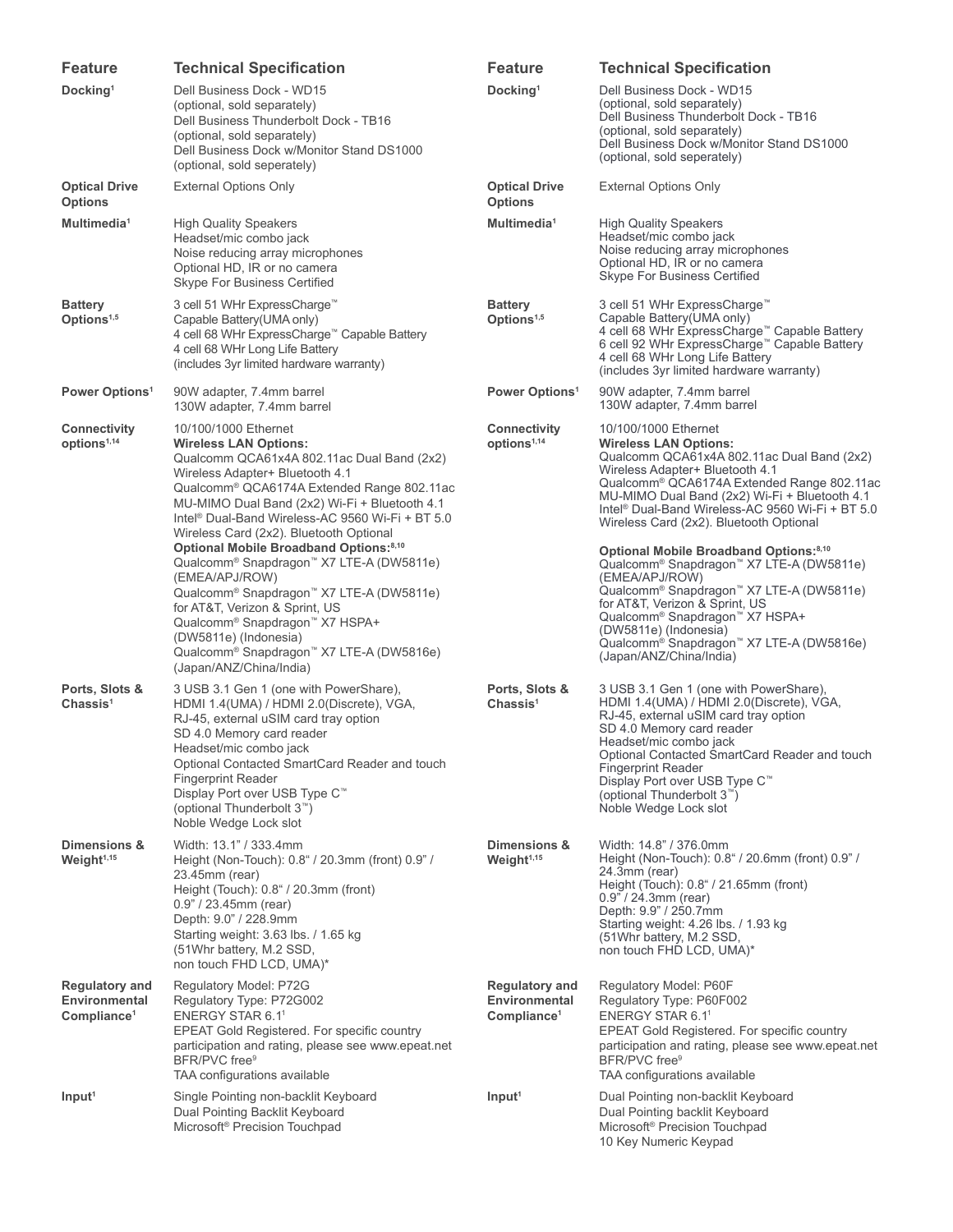| <b>Feature</b>                              | <b>Technical Specification</b>                                                                                                                                                                                                                                                                 | <b>Feature</b>                              | <b>Technical Specification</b>                                                                                                                                                                                                                                                                 |
|---------------------------------------------|------------------------------------------------------------------------------------------------------------------------------------------------------------------------------------------------------------------------------------------------------------------------------------------------|---------------------------------------------|------------------------------------------------------------------------------------------------------------------------------------------------------------------------------------------------------------------------------------------------------------------------------------------------|
| <b>Systems</b><br>Management <sup>1</sup>   | Intel <sup>®</sup> vPro <sup>™</sup> Technology (iAMT 12.0)<br>(optional, requires Intel WiFi® Link WLAN<br>and a vPro compatible processor).<br>Dell Client Command Suite available<br>(dell.com/command), Factory Installed Dell<br>Client Command  <br>Update, Dell Command   Power Manager | <b>Systems</b><br>Management <sup>1</sup>   | Intel <sup>®</sup> vPro <sup>™</sup> Technology (iAMT 12.0)<br>(optional, requires Intel WiFi® Link WLAN<br>and a vPro compatible processor).<br>Dell Client Command Suite available<br>(dell.com/command), Factory Installed Dell Client<br>Command   Update, Dell Command  <br>Power Manager |
| <b>Warranty and</b><br>Service <sup>1</sup> | Limited Hardware Warranty <sup>4</sup> Standard 1 year Mail-in<br>Service after Remote Diagnosis <sup>11</sup> optional 2, 3, 4<br>and 5 year hardware warranty extensions and 3-5<br>year Dell ProSupport contracts available <sup>12</sup>                                                   | <b>Warranty and</b><br>Service <sup>1</sup> | Limited Hardware Warranty <sup>4</sup> Standard 1 year Mail-in<br>Service after Remote Diagnosis <sup>11</sup> optional 2, 3, 4<br>and 5 year hardware warranty extensions and 3-5<br>year Dell ProSupport contracts available <sup>12</sup>                                                   |
| Peripheral<br>Ecosystem <sup>1</sup>        | Purpose built ecosystem to enable productivity on<br>the go or at the desk. Includes Dell Business<br>Dock-WD15, Dell Power Companions, Dell<br>Professional Briefcases, Dell 24" & 27" Monitors and<br>Dell Wireless Keyboard and Mouse                                                       | Peripheral<br>Ecosystem <sup>1</sup>        | Purpose built ecosystem to enable productivity<br>on the go or at the desk. Includes Dell Business<br>Dock-WD15, Dell Power Companions, Dell<br>Professional Briefcases, Dell 24" & 27" Monitors and<br>Dell Wireless Keyboard and Mouse                                                       |

<sup>1</sup> Offering may vary by country and by configuration

<sup>2</sup> A 64-bit operating system is required to support 4GB or more of system memory.

<sup>3</sup> GB means 1 billion bytes and TB equals 1 trillion bytes; actual capacity varies with preloaded material and operating environment and will be less. 4 Limited Hardware Warranty: For copy of Limited Hardware Warranty, write Dell USA LP, Attn: Warranties, One Dell Way, Round Rock, TX 78682 or see [www.dell.com/warranty](http://www.dell.com/learn/us/en/uscorp1/terms-of-sale-consumer-warranties?s=corp)

5 Battery support is dependent upon graphics support. Check technical guides for detailed support

© COMPUTRACE Not a Dell offer[.](http://www.absolute.com/en/about/legal/agreements) Certain conditions apply. For full details, see terms and conditions at www.absolute.com/en/about/legal/agreements.<br>7 Intel Rapid Storage Technology requires a HDD, mSATA, or an SSD, as prim

<sup>7</sup> Intel Rapid Storage Technology requires a HDD, mSATA, or an SSD, as primary storage device and Windows OS required

<sup>8</sup> Wireless antenna available only at time of system purchase

9 Dell Latitude 5000 Series are brominated flame retardant free (BFR-free) and polyvinyl chloride free (PVC-free); meeting the definition of BFR-/PVC-free as set forth in the iNEMI Position Statement on the 'Definition of Low-Halogen Electronics (BFR-/CFR-/PVC-free)'. Plastic parts contain less than 1,000 ppm (0.1%) of bromine (if the Br source is from BFRs) and less than 1,000 ppm (0.1%) of chlorine (if the Cl source is from CFRs or PVC or PVC copolymers). All printed circuit board (PCB) and substrate laminates contain bromine/chlorine total less than 1,500 ppm (0.15%) with a maximum chlorine of 900 ppm (0.09%) and maximum bromine being<br>900 ppm (0.09%).

<sup>10</sup> Mobile Broadband Subject to service provider's broadband subscription and coverage area; additional charges apply.<br><sup>11</sup> Mail-in Service after Remote Diagnosis: Remote Diagnosis is determination by online/phone technic system and multiple or extended sessions. If issue is covered by Limited Hardware Warranty ([www.dell.com/warranty](https://www.absolute.com/en/about/legal/agreements)) and not resolved remotely, technician and/or part will be dispatched, usually within 1 business day following completion of Remote Diagnosis. Availability varies. Other conditions apply.

<sup>12</sup> Dell Services: Availability and terms of Dell Services vary by region. For more information, visit www.dell.com/servicedescriptions.

<sup>13</sup> GB means 1 billion bytes and TB equals 1 trillion bytes; significant system memory may be used to support graphics, depending on system memory size and other factors. 14 Miracast Wireless Technology: Requires a compatible media adapter (sold separately) and an HDMI-enabled display.

15,\* Weights vary depending on configuration and manufacturing variability.